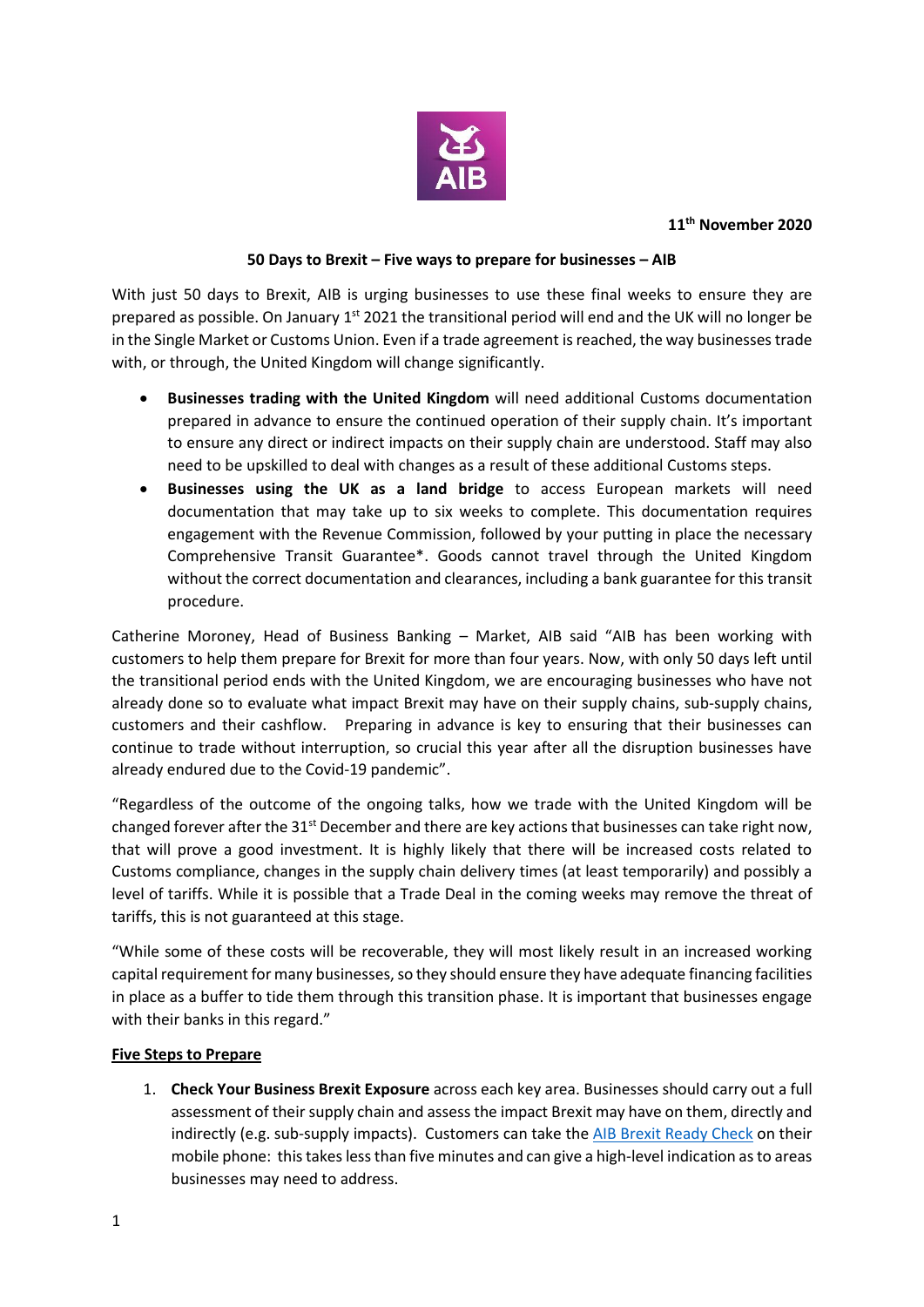- 2. **Cashflow** Additional supply chain costs will apply to businesses trading directly with and through the United Kingdom from January  $1^{st}$  - in addition tariffs may also apply. It is important that businesses put working capital lines in place early to meet these costs There are also specific supports to assist businesses who need to change their business model in any way in preparation for Brexit; for example, the Government- backed Future Growth Loan Scheme enables spreading the cost of any such investment for up to 10 years.
- 3. **Customs Documentation and Trade Route Preparation**  Businesses trading with or through the UK may need a Comprehensive Guarantee and these take time to put in place. Engaging with the Revenue Commissioners as soon as possible is the important first step in this preparation; the next is engagement with your bank to secure a Transit Guarantee Facility where required. Another option is to consider alternative supply/trade routes, but this also requires advance organisation.
- 4. **Foreign Exchange Risk** One potentially significant impact of Brexit is a possible increase in exchange rate volatility. Businesses may need to take steps to help mitigate and manage their foreign exchange risk. Businesses should talk to their bank now, to ensure they have the facilities in place to help mitigate these risks.
- 5. **People, Training and Customer impact –** Businesses may need to train their staff to deal with Customs documentation. They may also need to discuss any potential impacts with customers and suppliers and agree new terms and timelines for delivery; it may also be necessary to engage shipping agents to deal on their behalf. These initiatives are manageable and are time well spent but they do need to be undertaken as a matter of urgency.

# **Customer Case Study**

Archway Products, a Leitrim-based manufacturer who specialises in machinery for the construction industry, supplies the majority of its products and services to Local Authorities and companies in the United Kingdom.

"Approximately 55% of our business is in the United Kingdom" said Robert Rowlette, General Manager at Archway Products. "Obviously Brexit was going to have a huge impact on all aspects of our business including taxes, regulatory, employment contracts, logistics and data protection. All of our business in the United Kingdom is from public procurement and it's critical we retained continued access to this market which is why we took steps early on to address the challenges posed by Brexit.

"Our business is seasonal and during peak season we could have up to 200 shipments per month to the United Kingdom, which from 1st January 2021 will be subject to Customs procedures. In response to this we have partnered with a fulfilment house in the United Kingdom to allow us to bulk ship our products and have them distributed from there. This will help reduce the cost of Customs formalities and will give our customers a faster fulfilment time.

"We're still not out of the woods" Rowlette added. "While we have done a fair bit of heavy lifting for Brexit there is still more to be done. Recently we discovered that a finance arrangement we had with a UK provider would not be available to us after Brexit which created a level of uncertainty for the